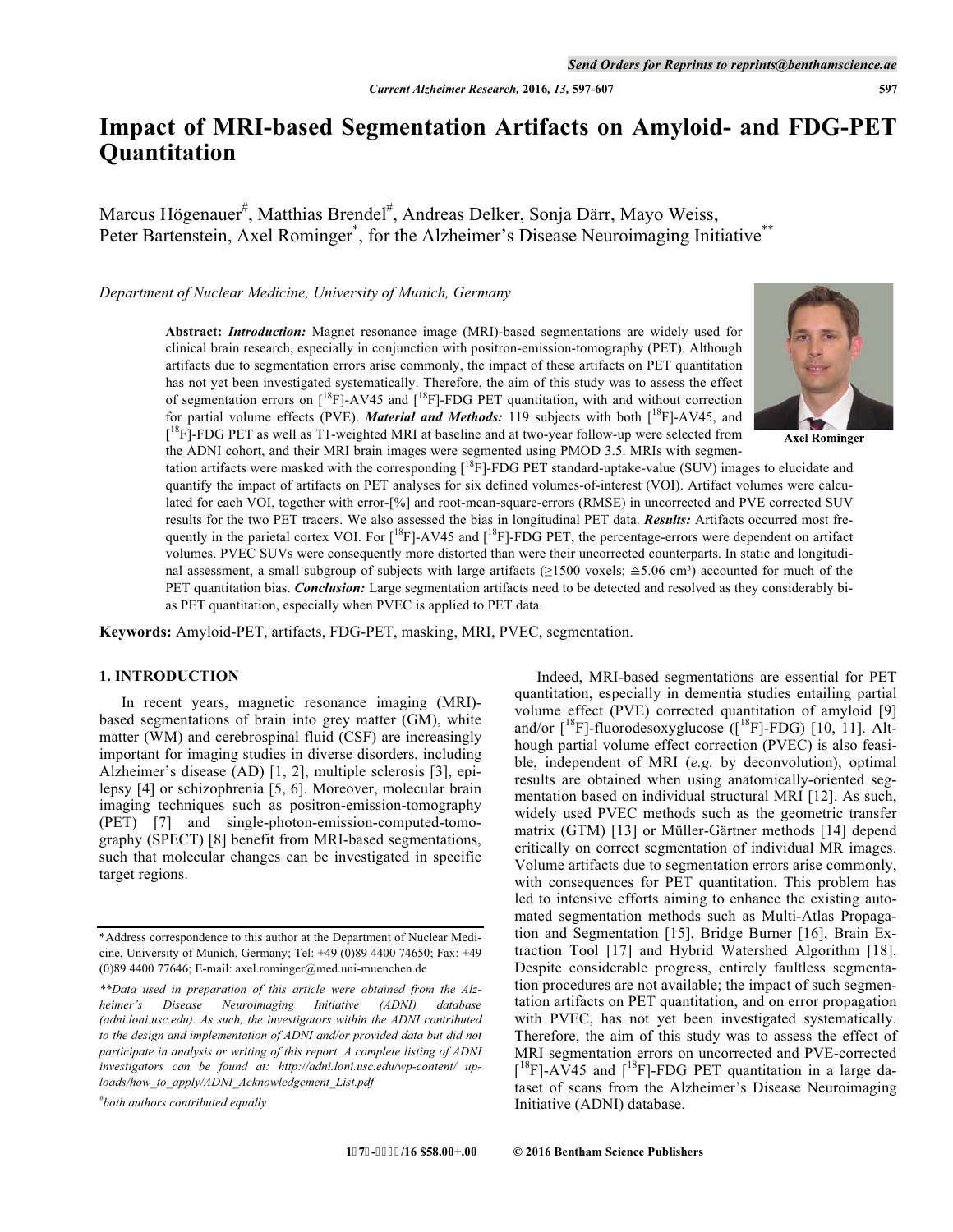#### **2. MATERIAL AND METHODS**

#### **2.1. Alzheimer's Disease Neuroimaging Initiative**

Data used in the preparation of this article were obtained from the ADNI database (adni.loni.usc.edu). The ADNI was launched in 2003 by the National Institute on Aging (NIA), the National Institute of Biomedical Imaging and Bioengineering (NIBIB), the Food and Drug Administration (FDA), private pharmaceutical companies and non-profit organizations, as a \$60 million, 5-year public-private partnership. The primary goal of ADNI has been to test whether serial MRI, PET, other biological markers, and clinical and neuropsychological assessment can be combined to measure the progression of mild cognitive impairment (MCI) and early AD. Determination of sensitive and specific markers of very early AD progression is intended to aid researchers and clinicians to develop new treatments and monitor their effectiveness, as well as lessen the time and cost of clinical trials. The Principal Investigator of this initiative is Michael W. Weiner, MD, VA Medical Center and University of California – San Francisco. ADNI is the result of efforts of many co-investigators from a broad range of academic institutions and private corporations, and subjects have been recruited from over 50 sites across the U.S. and Canada. The initial goal of ADNI was to recruit 800 subjects but ADNI has been followed by ADNI-GO and ADNI-2. To date these three protocols have recruited over 1500 adults, ages 55 to 90, to participate in the research, consisting of cognitively normal older individuals, people with early or late MCI, and people with early AD. The follow up duration of each group is specified in the protocols for ADNI-1, ADNI-2 and ADNI-GO. Subjects originally recruited for ADNI-1 and ADNI-GO had the option to be followed in ADNI-2. For up-to-date information, see www.adni-info.org.

## **2.2. Image Data Acquisition**

# *2.2.1. ADNI [18F]-AV45 PET and [18F]-FDG PET Acquisition and Pre-Processing*

The  $\int^{18}$ F]-AV45 PET images had been acquired using Siemens, GE and Philips PET scanners according to a standard dynamic protocol with emission recording at 50-70 min following the intravenous injection of  $370 \pm 37$  MBq  $\binom{18}{1}$ -AV45. [<sup>18</sup>F]-FDG PET images had been acquired using Siemens, GE and Philips PET scanners according to one of three standard emission recording protocols (30–60 minute dynamic, 30–60 minute static, 0–60 minute dynamic) following the intravenous injection of  $185 \pm 19$  MBq  $\binom{18}{1}$ -FDG. Data were corrected for both scatter and measured attenuation, which was determined using the CT scan for PET/CT scanners, or a transmission scan with  $[68]$  or [<sup>137</sup>Cs] rotating rod sources for PET-only scanners. Images were reconstructed using scanner-specific algorithms, and sent to the University of Michigan, where they were reviewed for artifacts, anonymized, and transmitted to the Laboratory of Neuro Imaging (LONI) for storage. Further details are available in the ADNI PET technical procedures manual (http://www.adni-info.org/Scientists/Pdfs/ ADNI2\_ PET Tech Manual 0142011.pdf).

Downloaded  $\int_{0}^{18}F$ ]-FDG PET images in DICOM format had been pre-processed in four steps: 1) motion correction

by coregistration of single five minute frames; 2) time frame averaging (30-60 min p.i.); 3) coregistration of longitudinal data to the baseline scan and reorientation in a standardized 160x160x96 matrix consisting of 1.5 mm cubic voxels; 4) smoothing with a scanner-specific filter function to an isotropic resolution of 8 mm. Details can be found at (http://adni.loni.usc.edu/methods/pet-analysis/pre-processing/) [19, 20].

#### *2.2.2. ADNI MRI Acquisition and Pre-Processing*

T1-weighted (T1w) MRI scans had been acquired using Siemens, GE or Philips MRI scanners according to a standard protocol [21] involving acquisitions of two 3-D MPRAGE imaging sequences per subject. Of the two images acquired per subject and time-point, the ADNI quality assurance team selected the qualitatively better image for preprocessing.

MRI preprocessing involved: 1) application of a scannerspecific correction for gradient nonlinearity distortion (Gradwarp) [22]; 2) correction for image intensity nonuniformity  $(B1)$  [21]; 3) application of a histogram peak sharpening algorithm for bias field correction (N3) [23]; 4) application of spatial scaling factors obtained by phantom measurements. For images acquired on Philips scanners, B1 correction was already implemented, and the gradient systems with this instrument tended to be inherently linear [21].

#### **2.3. Patient Selection and Study Design**

138 subjects with both  $\int_{18}^{18}$ F]-AV45 and  $\int_{18}^{18}$ F]-FDG PET as well as T1w MPRAGE MRI at baseline (BL) and twoyear follow-up (FU) were selected from ADNI-GO/2. Their clinical diagnoses at BL were healthy control (HC) (N=42), MCI (N=86) and AD (N=10). Pre-processed  $\int_0^{18}F$ ]-AV45 PET,  $\int_{0}^{18}$ F]-FDG PET brain images and temporally corresponding T1w MPRAGE images were downloaded from the database as available on September 2013. After processing, all images were visually checked and MRI segmentation fails were identified as cases of complete mislabelling of the compartments (GM/WM/CSF) or misregistration resistant to manual adjustment. By these criteria, images of 13 subjects failed either at BL or FU, while images of six subjects failed at both BL and FU. Thus, a total of 25/276 (9.1%) failed images were excluded from further analysis, corresponding to a total of 19 subjects (HC:  $N=6$ , MCI:  $N=12$ , AD:  $N=1$ ) (Fig. **1**).

#### **2.4. Image Analyses**

#### *2.4.1. Coregistration and Segmentation*

 $[$ <sup>18</sup>F]-AV45 and  $[$ <sup>18</sup>F]-FDG PET images were rigidly coregistered to their individual MRI to obtain a linear PETto-MRI transformation in PMOD. Non-rigid coregistration of individual MRIs to the standard Montreal Neurological Institute (MNI)-space was used to obtain a nonlinear MRIto-MNI transformation. Next, the concatenation of PET-to-MRI and MRI-to-MNI transformations was used to transform the PET images in MNI-space. Meanwhile, the T1w MRIs were segmented to GM, WM and CSF compartments [24]. To this end we implemented the segmentation algorithm with the following parameters: Sampling distance,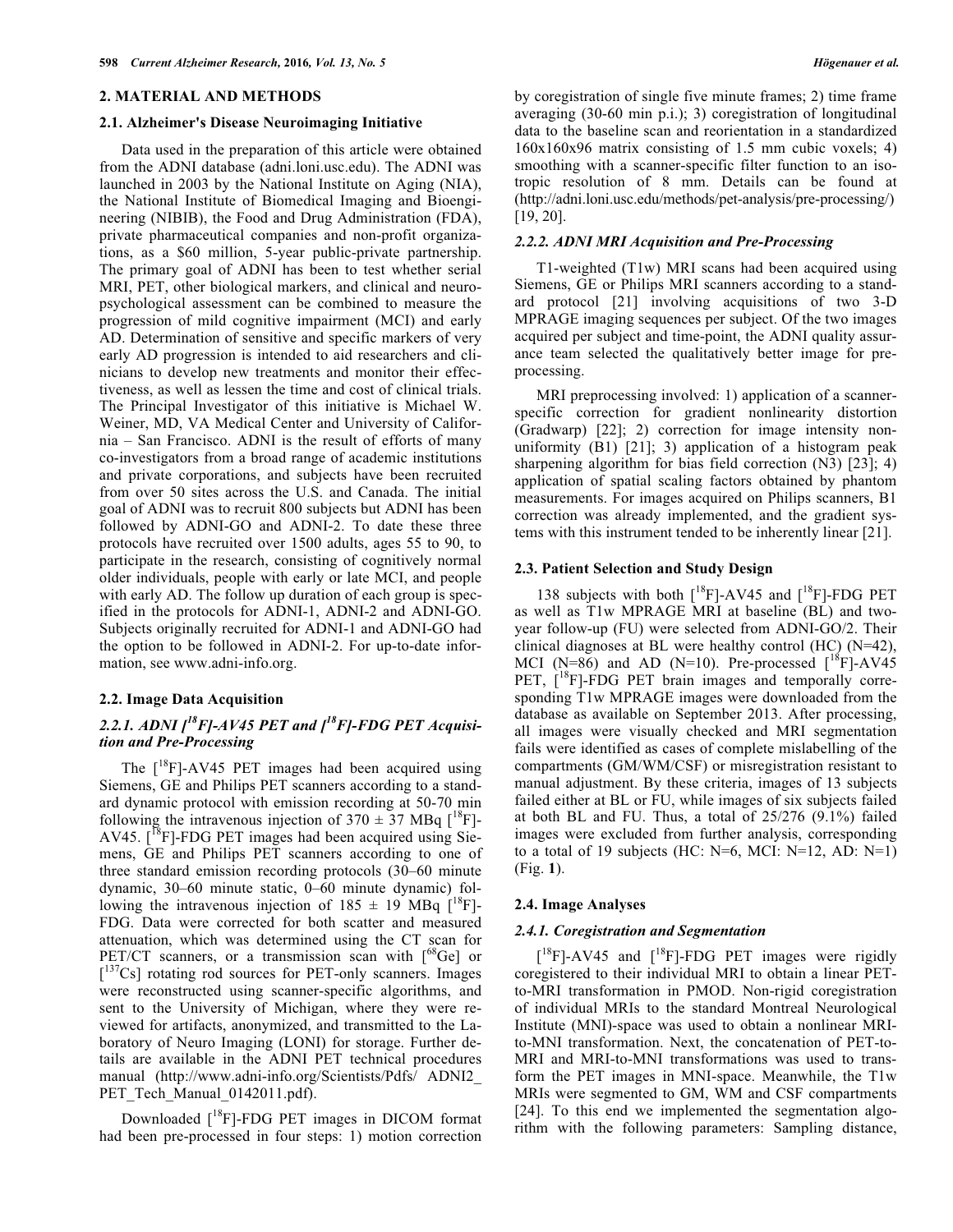

**Fig. (1).** Schematic overview of study design and subject selection. Image data from 138 ADNI subjects, undergoing baseline and two-year follow-up MRIs,  $[18F]$ -AV45 PET and  $[18F]$ -FDG PET, were processed by PMOD PNEURO 3.5. Subsequent visual identification of completely failed segmentation or coregistration resulted in exclusion of 19 subjects, and a final cohort of 238 MRIs totalling 119 subjects (HC: N=36, MCI: N=74, AD: N=9) for further analysis. 172 artifact-free segmentations and 66 segmentations with at least one artifact were obtained.

which determined the density of voxels considered in the calculation, was used at a standard 6 mm setting. Moderate bias regularisation served to compensate for variations of the image intensity across the field-of-view, and a moderate clean-up procedure rectified the incorrect segmentation along the compartment boundaries. To guarantee the best possible uniformity of segmentations, all parameters were used unadjusted in standardized manner, even when some mislabelling consequently occurred. In such cases, the segmentations were excluded, as described above. Volumes-ofinterest (VOIs) of 83 cortex areas from the Hammers atlas were defined in individual GM templates for each subject in the MNI-space [25]. All image MR processings were performed with the PMOD PNEURO 3.5 tool.

#### *2.4.2 Artifact Assessment and Masking*

BL and FU segmentations of 119 subjects (HC: N=36; MCI: N=74; AD: N=9) were visually checked slice-by-slice for artifacts. In cases when an artifact was visually identified, as occurred for about 20 voxels per plane, the segmentation was masked by the individual  $[{}^{18}F]$ -FDG PET in order to exclude the artifact voxels. The mask binarization of  $\binom{18}{1}$ -FDG PET was performed by an individual intensity threshold (20-37% of total activity) optimally fitting the MRI brain border, in order to guarantee exclusion of all artifact voxels. In cases where these requirements could not be fulfilled, as occurred for  $\langle 5\%$  of all  $\int^18F$ ]-FDG PET images, the threshold was selected, which came most close to rescuing the assignment of all real brain voxels. Subsequently, the remaining artifact regions were cropped by setting to zero voxels outside the binary mask **(**Fig. **2**). For further analyses, the corrected MRI segmentations without artifacts were used for processing of the corresponding  $\int^{18}F$ ]-AV45 and  $\int^{18}F$ ]-FDG PET in PMOD PNEURO 3.5 tool again.

## *2.4.3. VOI-based PVEC*

For each VOI defined in the Hammers atlas [25], we calculated PVE-corrected values [13, 26, 27]. The algorithm included an extra-cerebral background VOI implemented in the PNEURO 3.5 tool. We used a GM threshold 0.3 and a full-width-at-half-maximum (FWHM) defined of 8 mm; details of the PVEC algorithm are provided in Supplement **1**.

## *2.4.4. Analyses of Artifact Volumes and PET-VOI Data*

Six GM VOIs were defined by combining bilateral Hammers atlas VOIs, i.e. frontal, parietal, temporal, and posterior cingulate cortex (PCC), a composite of all these cortical regions, as well as an entire cerebellum GM VOI. Uncorrected and PVE-corrected standard-uptake-values (SUV) were calculated for  $[^{18}F]$ -AV45 and  $[^{18}F]$ -FDG PET using non-masked ( $\text{SUV}_{\text{art}}$ ) and masked ( $\text{SUV}_{\text{true}}$ ) VOI sets. With these data the following analyses were performed:

#### *2.4.4.1. Artifact Volume Quantitation*

Artifact sizes were quantified by subtracting cropped from uncropped volumes. A volume threshold of  $\leq$  5.06 cm<sup>3</sup> ( $\triangle 1500$  voxels) was defined for further subanalyses. Artifact volumes were estimated by a hot 3D VOI tool and 1500 voxels were the approximated lower bound of these artifacts volumes.

# *2.4.4.2. Error-[%] in PET SUVs and Correlation with Artifact Volumes*

For each of the six VOIs, we calculated error-[%] in the uncorrected and PVE-corrected SUVs according to equation 1. Error-[%] in SUVs were then correlated with artifact volumes.

$$
Error\text{-}[\%] = \frac{\text{SUV}_{art} - \text{SUV}_{true}}{\text{SUV}_{true}} \times 100 \qquad \text{Eq. 1}
$$

## *2.4.4.3. Root-mean-square-error (RMSE)*

RMSE were calculated for uncorrected and PVEcorrected SUVs according to equation 2:

$$
RMSE\text{-}[\%] = \frac{\sqrt{\sum_{i=1}^{n} (SUV_{art} - SUV_{true})^2}}{\sqrt{\sum_{i=1}^{n} (SUV_{true})^2}} \times 100 \quad \text{Eq. 2:}
$$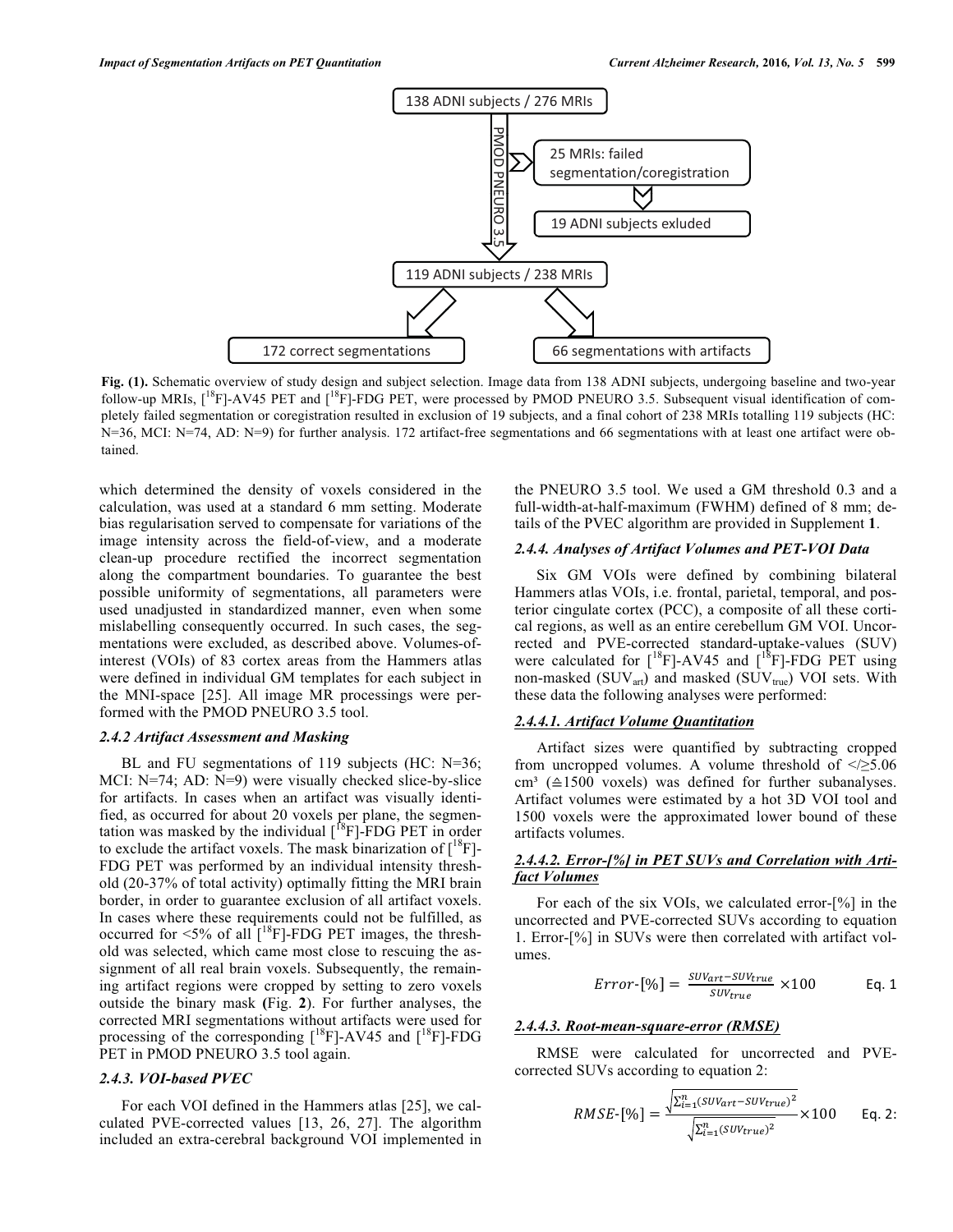

**Fig. (2).** Workflow of artifact masking. **(A)** Example of a segmentation artifact (highlighted by arrows) in axial and coronal plane. **(B)** Binarization of the corresponding  $\lceil {^{18}F}\rceil$ -FDG PET was performed by the individual threshold (20-37% of total activity) give the best fit to the MRI brain border. **(C)** Resulting artifact-free MRI segmentation after cropping process.

## *2.4.4.4. Longitudinal PET Assessment*

Distribution of artifacts relatively to the different brain regions was assessed in the BL and FU study. Percentage changes in longitudinal SUVs  $(\Delta$ -SUV-[%]) between BL and FU were calculated for the SUV data with artifacts (equation 3) or MR-artifact-free (equation 4) PET results.

$$
\Delta \text{-}SUV \text{-} [\%]_{art} = \frac{SUV_{art}FU - SUV_{art}BL}{SUV_{art}BL} \times 100 \text{ Eq. 3}
$$

$$
\Delta \text{-}SUV \text{-} [\%]_{true} = \frac{s_{UVtrue} \text{FU} \text{-}SUV_{true} \text{B}L}{SUV_{true} \text{B}L} \times 100 \text{ Eq. 4}
$$

The consecutive resultant bias in longitudinal PET data was calculated by Equation 5:

 $Bias-\Delta-SUV-[%] = \Delta-SUV-[%]_{true} - \Delta-SUV-[%]_{art}$  Eq. 5

#### *2.4.5. Semi-automatic Masking Approach*

In order to investigate a possibility method for facilitating and simplifying the masking process, we examined template masks deriving from the complete data set. In this approach, the masked segmentations from all 238 individual sets of VOIs deemed without artifacts were binarized as unity for all voxels included in any VOI. The 238 binarized images were then averaged to obtain a probability value for each voxel of "inclusion in the VOI-set" within the whole population, as has been done previously for probabilistic atlas generation [28]. Standardized masks were generated with either 100% (100%-voxel-mask) or 50% (50%-voxelmask) probability level threshold. Thus, the 100%-voxelmask contained every voxel of all VOI sets, while the much more stringent 50%-voxel-mask contained all voxels present in the VOI-set of at least half of the subjects. These masks were subsequently used to test the statistical template approach in the subjects for whom there were more than 1500 artifact voxels.

## *2.4.6. Statistics*

Means  $(\pm SD)$  and ranges of volume as well as error- $[\%]$ in uncorrected and PVE-corrected SUVs were assessed for both tracers for all six VOI regions. Additionally Pearson's coefficient of correlation (r) was assessed for uncorrected and PVE-corrected SUV error-[%] with volumes of artifacts. Differences between uncorrected and PVE-corrected arising from MR segmentation artifacts were assessed by comparing single square errors with a paired student's *t*-test. Furthermore distinctions between different mask settings (raw, 50%- and 100%-voxel-mask) were as well assessed by a paired students *t*-test. The null hypothesis was rejected for *p*<0.05. In the longitudinal PET assessments the moduli of the mean  $(\pm$  SD) for Bias- $\Delta$ -SUV-[%] and Bias- $\Delta$ -VOL-[cm<sup>3</sup>] were calculated and reported with the respective ranges.

#### **3. RESULTS**

## **3.1. Demographics**

Detailed demographics of the study cohort are provided in Table **1**.

#### **3.2. Artifact Volume Assessment and Error-[%] in SUV**

In 66/238 (27.7%) of the MRIs, at least one artifact was identified by visual inspection, leading to a total of 276 artifacts, which were most frequent in the parietal region (N=84). Details of artifact volumes of all six assessed regions are presented in Table **2**, and the highest artifact volumes were found in parietal (mean:  $2.9 \pm 5.6$  cm<sup>3</sup>; range: 0 -26.7 cm<sup>3</sup>) and temporal regions (mean:  $2.4 \pm 2.9$  cm<sup>3</sup>; range: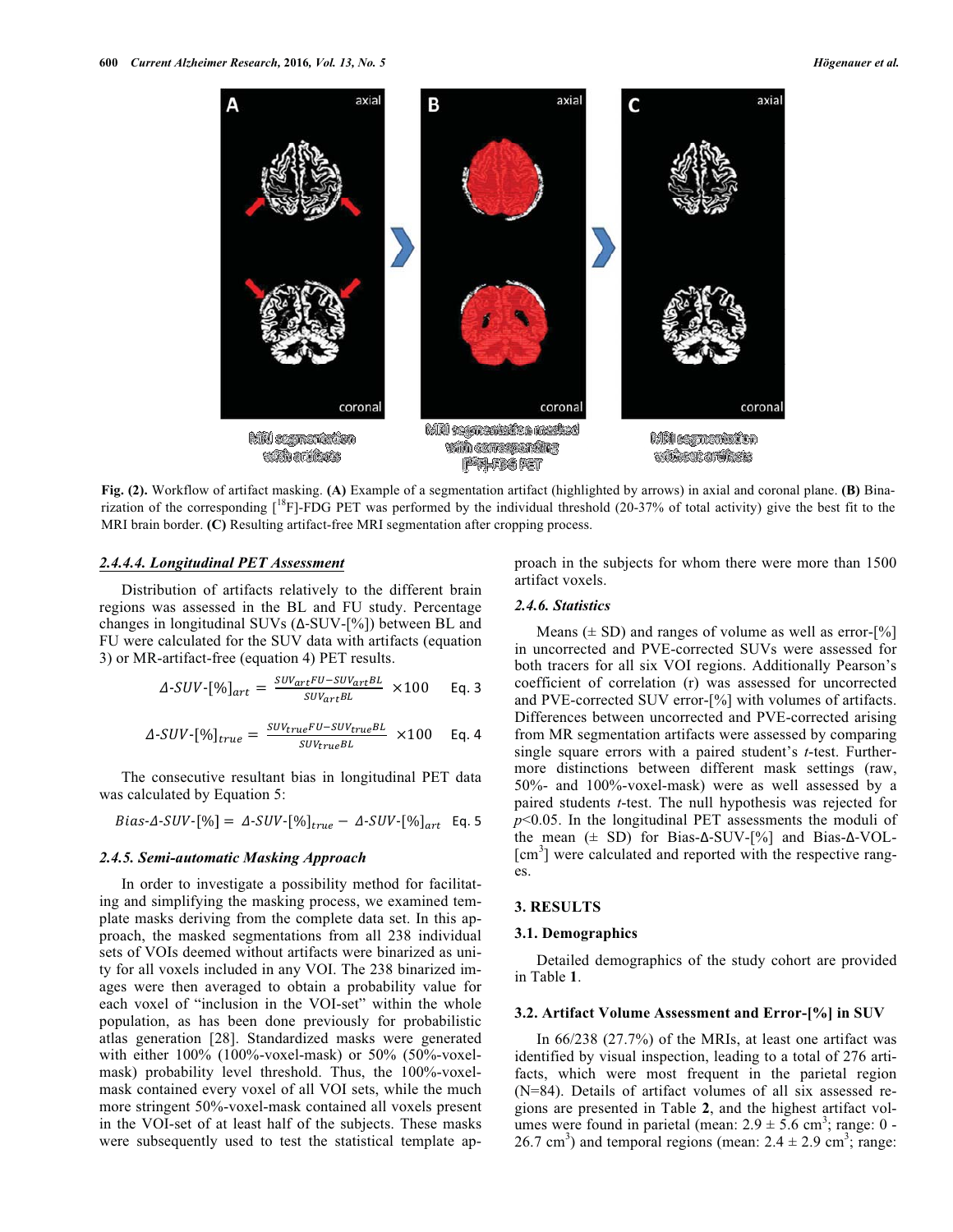| Table 1. | Demographics of healthy controls (HC), patients with mild cognitive impairment (MCI), and patients with Alzheimer's |
|----------|---------------------------------------------------------------------------------------------------------------------|
|          | disease (AD).                                                                                                       |

| <b>Diagnosis</b> | N  | Age            | Gender                  |
|------------------|----|----------------|-------------------------|
| (Baseline)       |    | $(y \pm SD)$   | (f/m)                   |
| HC               | 36 | $77.4 \pm 6.4$ | 13 (36%) $f/23$ (64%) m |
| MCI              | 74 | $70.2 \pm 7.9$ | 33 (45%) $f/41$ (55%) m |
| AD               | a  | $73.4 \pm 8.2$ | $6(67\%)$ f / 3 (33%) m |

**Table 2. Mean (±SD) and ranges (MIN / MAX) of artifact volumes, as well as counts (N) of artifacts in different brain regions. Correlation coefficients (r) are given for the relationship between artifact volumes and the error-[%] in SUV of [18F]-AV45 and [18F]-FDG PET, for uncorrected and PVE-corrected data.** 

| Region          | Artifact                |                    |             | Error- $\left[\% \right]$ in $\left[\begin{matrix} 18 \\ 1 \end{matrix}\right]$ -AV45 PET |                     |         |                         |                    |              | Error- $\lceil\% \rceil$ in $\lceil\frac{^{18}F}{^{18}F} \rceil$ -FDG PET |                     |              |                                            |                      |         |
|-----------------|-------------------------|--------------------|-------------|-------------------------------------------------------------------------------------------|---------------------|---------|-------------------------|--------------------|--------------|---------------------------------------------------------------------------|---------------------|--------------|--------------------------------------------|----------------------|---------|
|                 | Volume $\text{[cm}^3$   |                    |             | uncorrected                                                                               |                     |         | <b>PVEC</b>             |                    |              | uncorrected                                                               |                     |              | <b>PVEC</b>                                |                      |         |
|                 | $MEAN \pm$<br><b>SD</b> | MIN/<br><b>MAX</b> | $\mathbf N$ | $MEAN \pm$<br><b>SD</b>                                                                   | MIN /<br><b>MAX</b> | r       | $MEAN \pm$<br><b>SD</b> | MIN/<br><b>MAX</b> | $\mathbf{r}$ | $MEAN \pm$<br><b>SD</b>                                                   | MIN/<br><b>MAX</b>  | $\mathbf{r}$ | $MEAN \pm$<br><b>SD</b>                    | MIN/<br><b>MAX</b>   | r       |
| Frontal         | $0.9 \pm 1.5$           | 0.0 / 11.5         | 51          | $-0.1 \pm 0.5$                                                                            | $-4.1/0.4$          | $-0.88$ | $-0.5 \pm 1.2$          | $-9.2 / 0.2$       |              | $-0.94$ $-0.3 \pm 0.6$                                                    | $-4.7/0.0$          | $-0.99$      | $-0.2 \pm 0.9$                             | $-6.8 / 0.5$ $-0.88$ |         |
| Parietal        | $2.9 \pm 5.6$           | 0.0 / 26.7         | 84          | $-1.2 \pm 2.8$                                                                            | $-14.8/0.4$ $-0.94$ |         | $-3.0 \pm 7.0$          |                    |              | $-36.6 / 0.8$ $-0.90$ $-1.9 \pm 3.7$                                      | $-17.9/0.0$ $-0.99$ |              | $-2.4 \pm 5.9$ $-28.7/0.4$ $-0.98$         |                      |         |
| Temporal        | $2.4 \pm 2.9$           | 0.0 / 17.5         | 67          | $-0.4 \pm 0.8$                                                                            | $-6.3 / 0.4$        | $-0.82$ | $-0.6 \pm 1.3$          | $-9.6/1.3$         |              | $-0.68$ $-0.8 \pm 1.2$                                                    | $-8.5/0.0$          |              | $-0.96$ $-0.6 \pm 1.5$ $-11.1/0.3$ $-0.84$ |                      |         |
| PCC             | $0.1 \pm 0.2$           | 0.0 / 0.2          | 5           | $0.0 \pm 0.0$                                                                             | $-0.1 / 0.1$        | $-0.25$ | $0.4 \pm 1.3$           | $-0.5/6.6$         | $-0.07$      | $0.0 \pm 0.0$                                                             | $-0.1/0.0$          | $-0.94$      | $0.4 \pm 1.0$                              | $-0.1 / 5.6$ $-0.03$ |         |
| Compo-<br>site  | $6.2 \pm 8.2$           | 0.1 / 38.9         | 207         | $-0.5 \pm 1.0$                                                                            | $-5.2/0.3$          |         | $-0.89$ $-1.1 \pm 2.2$  |                    |              | $-10.3/0.1$ $-0.84$ $-0.9 \pm 1.3$                                        | $-6.3/0.0$          |              | $-0.98$ $-0.9 \pm 1.9$                     | $-9.2 / 0.2$ $-0.94$ |         |
| Cerebel-<br>lum | $1.4 \pm 1.3$           | 0.0 / 5.4          | 69          | $-0.3 \pm 0.5$                                                                            | $-2.1/0.1$          | $-0.82$ | $-0.5 \pm 0.9$          | $-3.8/1.4$         |              | $-0.76$ $-0.7 \pm 0.6$                                                    | $-2.8/0.0$          |              | $-0.98$ $-0.5 \pm 0.6$                     | $-2.6/0.1$           | $-0.90$ |

 $0 - 17.5$  cm<sup>3</sup>). Volumes for PCC were negligibly affected by segmentation artifacts.

Strongest correlations of artifact volumes with error-[%] in SUV were detected in the parietal cortex region for  $\binom{18}{1}$ -AV45 PET (uncorrected:  $r = -0.94$ ; PVEC:  $r = -0.90$ ) (Fig. **3A**) as well as for  $\binom{18}{1}$ -FDG PET (uncorrected:  $r = -0.99$ ; PVEC: r = -0.98) (Fig. **3B**). Considerable error-[%] in SUV were detected above the defined artifact volume threshold of 5.06 cm<sup>3</sup> ( $\triangle$ 1500 voxels), which was present in 9/66 segmentations with artifacts. However there was no relationship between artifact sizes and clinical diagnoses.

## **3.3. RMSE-[%] in uncorrected and PVE-corrected PET SUVs**

Highest RMSE-[%] in SUV was observed in the parietal region. For both tracers, PVE-corrected data was significantly more affected by artifacts when compared to uncorrected SUVs (p<0.05), as illustrated in (Fig. **4A/B**), *e.g.* in the parietal region ([18F]-AV45 PET: 7.1% *vs*. 2.6% / [18F]-FDG PET: 6.3% *vs*. 4.2%). Furthermore, RMSE-[%] results were analysed for subgroups with  $\leq$  21500 artifact voxels (57 segmentations with <1500 artifact voxels and 9 segmentations with ≥1500 artifact voxels). The small group with artifacts of ≥1500 voxels nonetheless accounted for the largest share of total RMSE-[%] in SUV for both tracers (Fig. **4C**), while RMSE-[%] in all regions were consistently below 1.5% for the subgroup with <1500 voxels, irrespective of radiotracer or whether or not PVEC was applied.

## **3.4. Distribution of Artifacts and Impact on Longitudinal PET Studies**

The 66 segmentations with artifacts were obtained from 39 different subjects (27 of whom had artifacts in their MRsegmentations both at BL and FU). The latter group comprised a regional concordance of 88/112 (78.6%) artifacts at both MR assessments. In the longitudinal PET measure of Bias-Δ-SUV-[%], again a small fraction of subjects (Bias-Δ-VOL- $\text{[cm}^3$ ]  $\geq$ 1500 voxels) had the highest impact on PET quantitation, which increased as a function of artifact size (Fig. **5 A,B**).

Highest Bias- $\Delta$ -SUV-[%] of up to 36% was found in parietal region of PVE-corrected [18F]-AV45 PET (Table **3**). For both PET tracers, longitudinal assessments were more affected by MR segmentation artifacts in PVE-corrected SUVs than for uncorrected SUVs  $(I^{18}F]$ -AV45: p<0.001 /  $[$ <sup>18</sup>F]-FDG: p<0.05). The group of 34 subjects with a Bias- $\Delta$ -VOL- $\text{[cm}^3$ ] <1500 voxels revealed a negligible mean Bias- $\Delta$ -SUV-[%] to FU even in the most affected region, i.e. parietal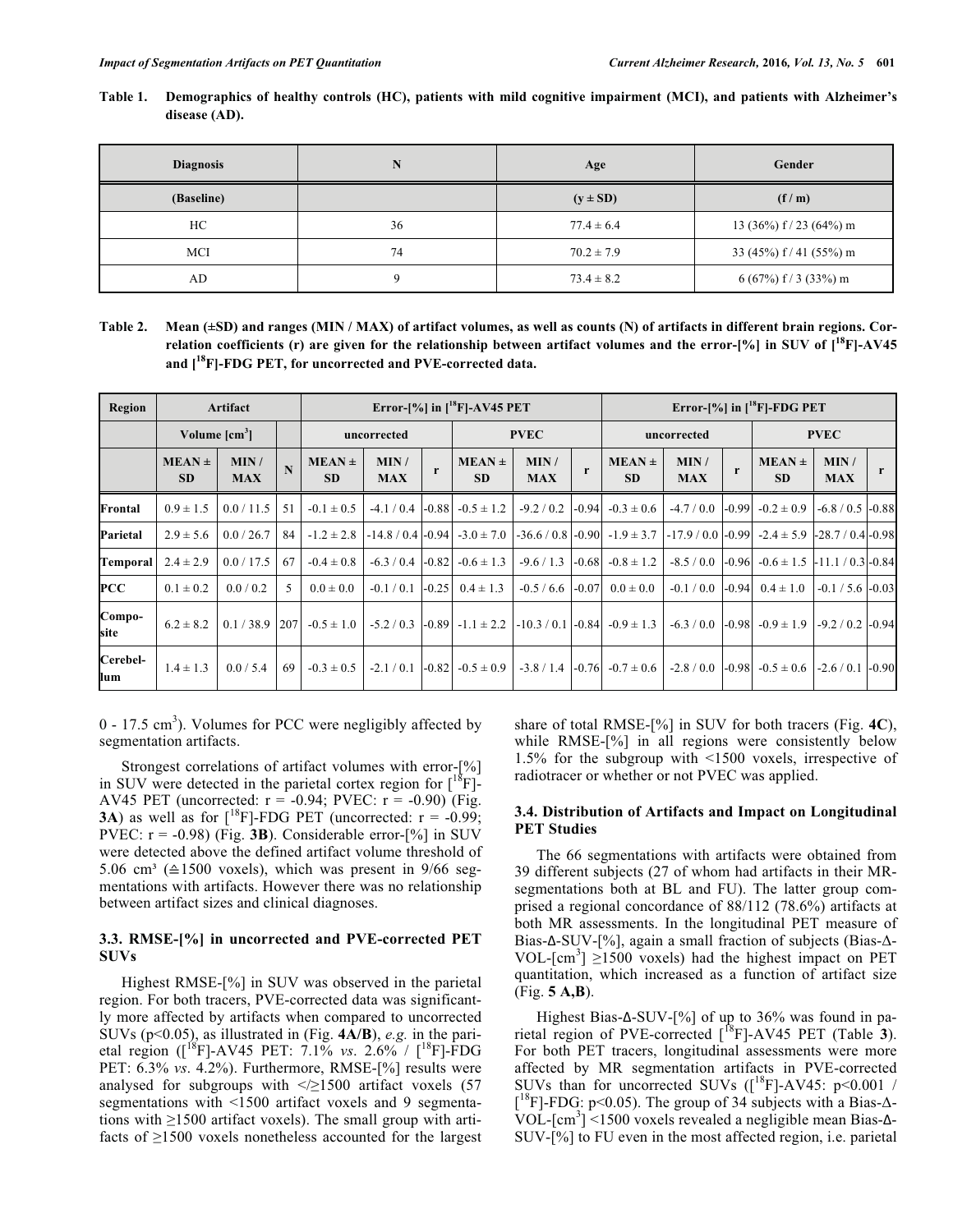

Fig. (3). (A) Correlation of artifact volumes [cm<sup>3</sup>] with error-[%] in uncorrected (light blue) and PVEC (dark blue) for [<sup>18</sup>F]-AV45 PET in parietal cortex. **(B)** Correlation of artifact volumes [cm<sup>3</sup>] with error-[%] in uncorrected (light red) and PVEC (dark red) for [<sup>18</sup>F]-FDG PET in parietal cortex. In both charts, single subjects are depicted by diamond (HC), square (MCI), and triangle (AD). Pearson's correlation coefficients (r) are provided. Dotted line represents the threshold above 5.06 cm<sup>3</sup> ( $\triangle 1500$  voxels, red area), which had considerable impact on PET quantitation for both tracers.



**Fig. (4). (A)** RMSE-[%] in [18F]-AV45 PET SUV caused by artifacts for uncorrected (light blue) and PVE-corrected (dark blue) values. **(B)** RMSE-[%] in [18F]-FDG PET SUV caused by artifacts for uncorrected (light red) and PVE-corrected (dark red) values. **(C)** RMSE-[%] of uncorrected (light blue/red) and PVEC (dark blue/red) values of the parietal cortex VOI before (N=66) and after stratifying in subgroups containing <1500 (N=57) and  $\geq$ 1500 (N=9) artifact voxels.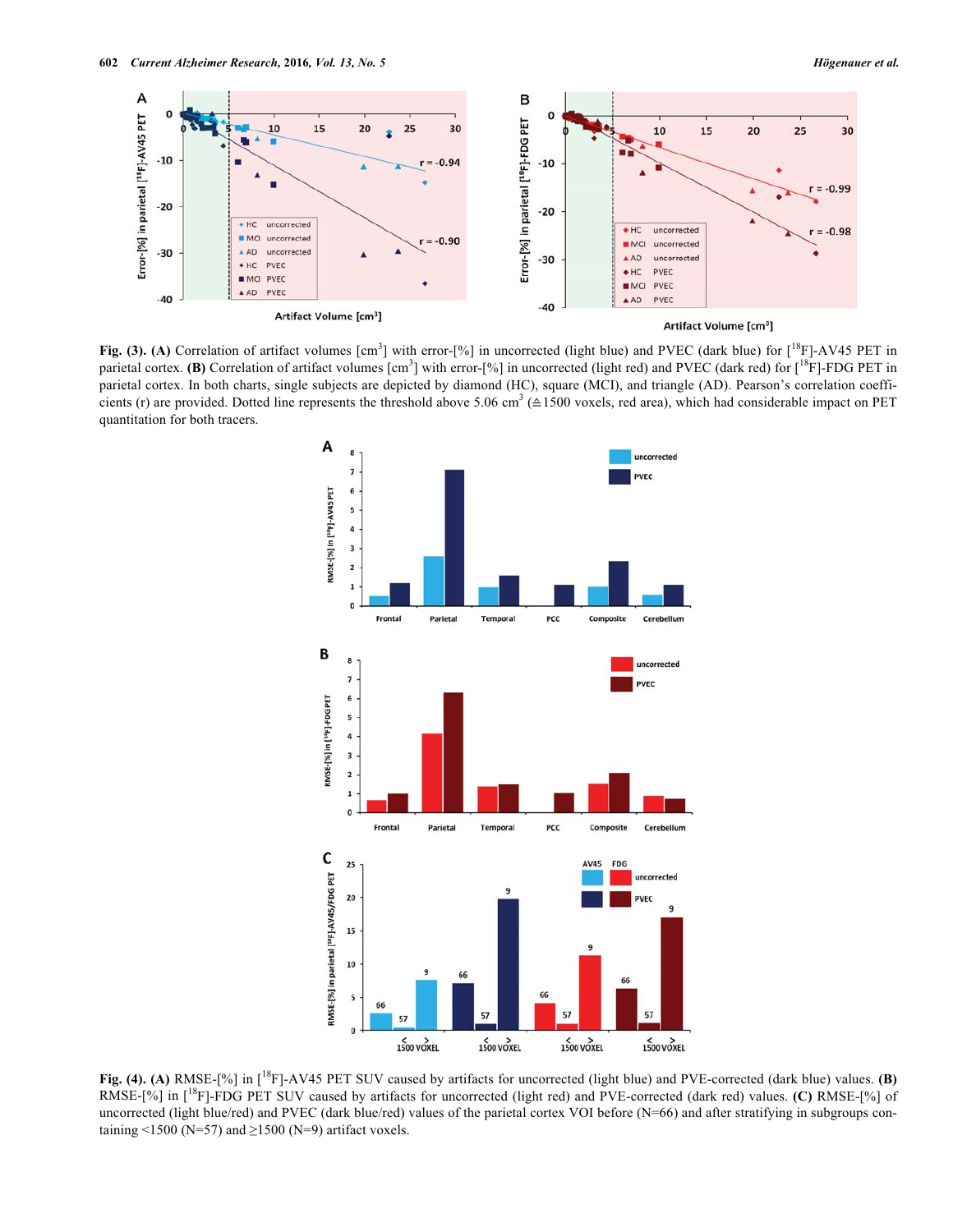

Fig. (5). (A) Discrepancies in two year follow-up PET results of single subjects as expressed by true (light grey bars) and biased (white circles)  $\Delta$ -SUV-[%] (uncorrected [<sup>18</sup>F]-AV45 PET) are presented as a logarithmic function of longitudinal apparent MR-volume differences (Bias-Δ-VOL-[cm<sup>3</sup>]). (B) Discrepancies in two year follow-up of PET results of single subjects as expressed by true (dark grey bars) and biased (light grey circles)  $\Delta$ -SUV-[%] (PVE-corrected [<sup>18</sup>F]-AV45 PET) are presented as a logarithmic function of longitudinal apparent MR volume differences (Bias- $\Delta$ -VOL-[cm<sup>3</sup>]). Dotted line represents the cut-off threshold of 5.06 cm<sup>3</sup> ( $\approx$ 1500 voxels). Parietal cortex region serves as the illustrative example.

| Table 3. Mean ( $\pm$ SD; modulus) and MIN / MAX for two-year longitudinal Bias- $\Delta$ -VOL-[cm <sup>3</sup> ] as well as Bias- $\Delta$ -SUV-[%] of [ <sup>18</sup> F]- |
|-----------------------------------------------------------------------------------------------------------------------------------------------------------------------------|
| AV45 and $\mathrm{I}^{18}\mathrm{Fl-FDG}$ . Results are given separately for uncorrected and PVE-corrected Bias- $\Delta$ -SUV- $\mathrm{[%]}$ . Significant dif-           |
| ferences between uncorrected and PVE-corrected data are indicated by $* p < 0.05$ ; $** p < 0.01$ , $*** p < 0.001$ .                                                       |

| Region          | Bias- $\Delta$ -VOL-[cm <sup>3</sup> ] |                    |                                      |                    | Bias- $\triangle$ -SUV-[%] in [ <sup>18</sup> F]-AV45 PET |                    | Bias- $\triangle$ -SUV-[%] in [ <sup>18</sup> F]-FDG PET |                    |                                      |                    |  |
|-----------------|----------------------------------------|--------------------|--------------------------------------|--------------------|-----------------------------------------------------------|--------------------|----------------------------------------------------------|--------------------|--------------------------------------|--------------------|--|
|                 |                                        |                    | uncorrected                          |                    | <b>PVEC</b>                                               |                    | uncorrected                                              |                    | <b>PVEC</b>                          |                    |  |
|                 | $\Box$ MEAN $\pm$<br>SD <sub>1</sub>   | MIN/<br><b>MAX</b> | $\Box$ MEAN $\pm$<br>SD <sub>1</sub> | MIN/<br><b>MAX</b> | $\Box$ MEAN $\pm$<br>SD <sub>1</sub>                      | MIN/<br><b>MAX</b> | $IMEAN \pm$<br>$SD\square$                               | MIN/<br><b>MAX</b> | $\Box$ MEAN $\pm$<br>SD <sub>1</sub> | MIN/<br><b>MAX</b> |  |
| Frontal         | $0.8 \pm 1.4$                          | $-2.6/8.5$         | $0.2 \pm 0.5$                        | $-3.0 / 0.7$       | $0.4 \pm 0.9**$                                           | $-5.9/1.4$         | $0.3 \pm 0.6$                                            | $-4.1/0.8$         | $0.3 \pm 0.9$                        | $-5.8 / 0.6$       |  |
| Parietal        | $2.6 \pm 5.2$                          | $-24.7/6.9$        | $1.0 \pm 2.1$                        | $-3.5/12.6$        | $2.7 \pm 6.0*$                                            | $-8.5/35.9$        | $1.6 \pm 3.2$                                            | $-4.9/17.3$        | $2.4 \pm 5.4$                        | $-7.7/30.2$        |  |
| Temporal        | $2.3 \pm 3.0$                          | $-11.5/13.6$       | $0.4 \pm 0.8$                        | $-5.0/1.8$         | $0.7 \pm 1.2$ **                                          | $-7.3/2.2$         | $0.8 \pm 1.3$                                            | $-7.2/3.2$         | $0.7 \pm 1.6$                        | $-9.9/2.9$         |  |
| <b>PCC</b>      | $0.1 \pm 0.2$                          | 0.0 / 0.2          | $0.0 \pm 0.0$                        | $-0.1 / 0.1$       | $0.4 \pm 0.9$ **                                          | $-5.5/1.4$         | $0.0 \pm 0.0$                                            | 0.0 / 0.2          | $0.4 \pm 0.8$ **                     | $-4.3/1.9$         |  |
| Composite       | $5.7 \pm 7.6$                          | $-36.5/23.9$       | $0.4 \pm 0.7$                        | $-3.2 / 3.5$       | $0.9 \pm 1.7$ **                                          | $-5.4/9.3$         | $0.8 \pm 1.1$                                            | $-4.0/4.7$         | $0.9 \pm 1.6$                        | $-5.8/7.2$         |  |
| Cerebel-<br>lum | $1.3 \pm 1.2$                          | $-4.9/4.1$         | $0.3 \pm 0.4$                        | $-1.0/1.9$         | $0.7 \pm 0.9$ ***                                         | $-3.1/4.1$         | $0.6 \pm 0.5$                                            | $-2.1/2.2$         | $0.5 \pm 0.5$ **                     | $-2.1/2.1$         |  |

cortex:  $\int_0^{18} F$ ]-AV45 uncorrected: -0.02%; PVE-corrected:  $-0.02\%$ ;  $\left[\right]$ <sup>18</sup>F]-FDG uncorrected:  $+0.09\%$ ; PVE-corrected: -0.16%.

**3.5. Semi-automatic Masking Approach** 

By application of the statistically defined 100%-voxelmask, only minor effects on artifact volumes were observed, whereas the more stringent 50%-voxel-mask led to a considerable reduction of mean parietal cortex segmentation artifact volumes  $(14.1 \text{ cm}^3 \text{ vs. } 3.4; \text{ p} < 0.001)$ . However, the 50%-voxel-mask resulted in distinct underestimation of true brain voxels in the frontal region (-7.6 cm<sup>3</sup>) (Fig. 6A). Despite the reduction of parietal cortex artifact volumes, SUV RMSE-[%], were reduced by only 50% in uncorrected and PVE-corrected PET of both tracers (Fig. **6B**) when using the strict 50%-voxel-mask.

## **4. DISCUSSION**

This is the first systematic investigation of the impact of MRI segmentation-related artifacts on the quantitation of brain PET data. Longitudinal [<sup>18</sup>F]-AV45 and [<sup>18</sup>F]-FDG PET recordings from the ADNI database were analyzed according to uptake in GM VOIs derived from MRI segmentation, with and without correction for segmentation artifacts.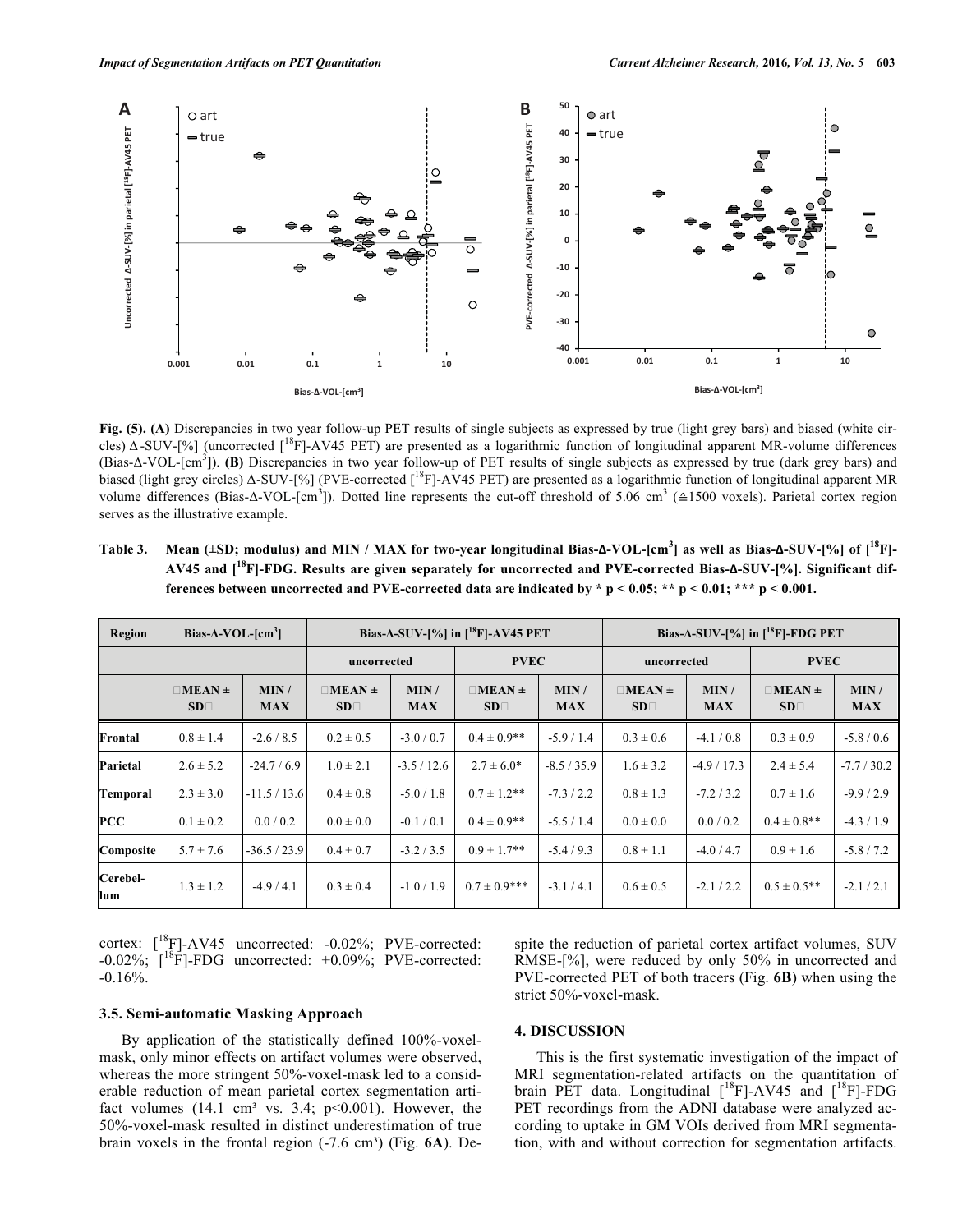

Fig. (6). (A) Mean (±SD) artifact volumes either for raw (black bars) segmentations or after standardized masking by the 100% probabilisticmask (darker grey bars) and the more stringent 50%-mask (lighter grey bars) for six different brain regions (expressed for the nine MR segmentations with extremely large artifacts (≥1500 voxels)).**(B)** RMSE-[%] in [<sup>18</sup>F]-AV45 and [<sup>18</sup>F]-FDG PET SUV for the nine MR segmentations with extremely large artifacts (≥1500 voxels). RMSE-[%] for the parietal cortex region are given either for raw segmentations or after standardized masking by the 100%-mask and 50%-mask for uncorrected and PVE-corrected values.

MRI-based segmentation artifacts propagated to bias in PET quantitation in proportion to the volume of segmentation errors; this effect was most pronounced in PVE-corrected data. There was considerable variance in the magnitude of bias in individual SUVs, with substantial impact on the group results arising from the few subjects with especially large artifacts; identification of such patients is required in order to avoid biased PET quantitation in multicenter cohort studies.

#### **4.1. Artifact Assessment and Masking**

We found that one quarter of processed segmentations revealed at least one artifact by visual quality control, indicating a high frequency of relevant segmentation artifacts in this multi-center collective. The parietal cortex region proved to be most vulnerable to artifacts, most likely due to inherently greater likelihood of bridge building VOIs adjacent to this brain area. This is concordant with previous studies showing the meninges and large sinuses, which are notably present in vicinity to the parietal region, were the nonbrain structures most often falsely segmented in brain MRI [16]. The rather sophisticated masking method used in this investigation afforded identification of the optimal threshold for masking of VOIs. Through careful editing, nearly perfect masking of artifacts was achievable, in a trade-off between the most rigorous possible exclusion of all artifact voxels, and preservation of all real cortical voxels in the VOI. As an alternative, we also tested a semiautomatic masking approach, but this proved without benefit, as artifact voxels were not sufficiently excluded by a moderate stringency threshold mask, or bias was introduced by elimination of real cortical voxels when a strict threshold mask was applied; we found that RMSE-[%] in the PET result was reduced by only 50% when using the strict mask. This reflects the location of most artifacts in the direct vicinity to the brain, which brings a risk of overlap between true GM and artifact voxels in the MNI space when considering subjects with differing brain shape and atrophy. Therefore, we conclude that standardized semiautomatic masks are no substitute for individual masking to resolve segmentation artifacts by post-processing. Correct masking is aided by access to the individual  $\binom{18}{1}$ -FDG PET image, which is not available in many brain PET studies. When  $\left[1^8F\right]$ -FDG PET is not available, masking is also possible through time-consuming manual identification and erasing of artifact voxels using VOI or ROI postprocessing tools.

Despite the presence of extra-cerebral artifacts, overestimation of GM compared to WM (mis-segmentation) is well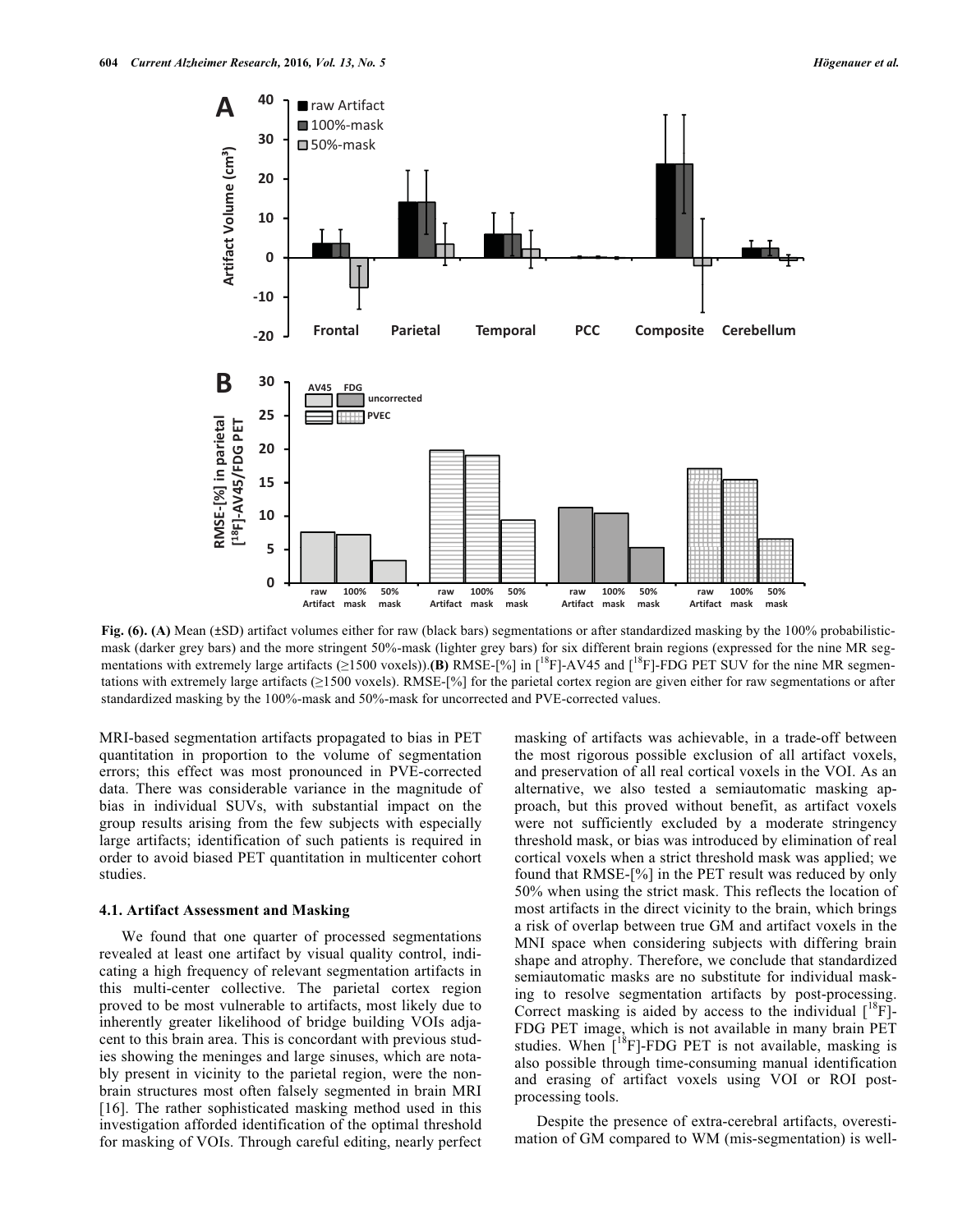known to arise in MRI segmentation algorithms. This was examined in detail by Gutierrez and colleagues in  $\binom{18}{1}$ -FDG PETs of 19 patients with dementia, and they concluded that statistical parametric mapping (SPM) 5, which was also implemented in the PMOD algorithm used in the current study, provides reliable results, superior to those obtained with SPM 99 or SPM 2 [29]. Nonetheless, we found 9% completely failed MRI segmentations, which is also in line with our previous findings in a larger ADNI dataset of 1300 subjects [30]; this could reflect the challenge presented by atrophy in the aged or disease brain relative to the MNI target, which represents healthy young subjects.

## **4.2. Influence of Segmentation Artifacts on PET Quantitation**

Bias in PET quantitation correlated highly with the individual volume of artifacts. This is compelling, as artifact voxels are predominantly located outside the cerebral cortex, and thus have very low radiotracer uptake, which consequently exert a large bias on the apparent VOI activity. Therefore, spuriously low SUV values are the logical consequence of MR segmentation error, and are most pronounced when brain tracer uptake is relatively high compared to the extracerebral background activity.

One objective of this study was to establish the size of artifacts leading to relevant errors in PET quantitation, with likely consequences for between-group comparisons. This is a matter of interest as the extensive quality control performed in this investigation is labour intensive, and might not be feasible in planned studies with many hundreds of subjects. We found artifacts comprising <1500 voxels to be of minor relevance in PET quantitation at a single time point, whereas artifacts larger than 1500 voxels  $(5 \text{ cm}^3)$  in specific brain VOIs had a considerable impact on PET quantitation. Thus, it is very important to take into account the target region sizes of PET studies, as quantitation in small brain regions is inherently more vulnerable to MR segmentation artifacts. Thus for example, amyloid-PET  $\int^8 F$ ]-AV45 will scarcely be affected if the end point is semi-quantitative assessment of amyloid positivity or negativity within the entire cortical GM VOI, which comprises 143,000 voxels. In contrast,  $[{}^{18}F]$ -FDG PET analysis in a parietal subregion comprising as few as 4,500 voxels is highly vulnerable to the presence of a large artifact.

From our experience, all cases with segmentation artifacts exceeding the 1500 voxel threshold were easily discerned by simply scrolling through the axial layer  $(< 1$  min), which should enable rapid screening of segmentations requiring correction.

#### **4.3. Impact of Segmentation Artifacts on PVEC**

Accounting for effects of atrophy is crucial in brain PET studies of healthy aging and AD, as the loss of cortical volume will bias observations of metabolism and ligand binding due to increasing PVEC (12). Particular implications of PVEC on  $[$ <sup>18</sup>F]-flutemetamol/amyloid PET quantitation were recently assessed in a phantom study employing a new region-based voxel-wise technique, in comparison to wellestablished VOI-based methods [9]. The authors concluded that PVEC enhances precision of regional amyloid PET

quantitation, and should be considered as obligatory in clinical trials with PET endpoints. In the present work, we found that PET quantitation with PVEC was more affected (than was native, uncorrected PET data) by segmentation artifacts, regardless of the subregion or the radiotracer. This is expected from the methodological principles of VOI-based PVEC, since the presence of (extracerebral) artifacts will tend to create the appearance of hypertrophy in the GM. In this circumstance, a spuriously low correction PVEC is performed by the algorithm in artifact-contaminated regions, which was reflected by the greater underestimation of PET SUV values with PVEC when compared to uncorrected data (Figs. **3 A, B**). This result is in line with findings in previous works, where (other than misregistration) mis-segmentation (over/underestimation of GM) had the most pronounced impact on region-based [31] and/or voxel-based [32, 33] PVEC accuracy. Efforts towards detection and elimination of segmentation artifacts are consequentially justified when PVEC is implemented in the data analysis.

# **4.4. Longitudinal Studies**

Monitoring of therapeutic trials in neurodegenerative diseases with well-established non-invasive biomarkers like MRI and  $[18F]$ -FDG PET is of burgeoning importance [34]. However, these longitudinal investigations tend to suffer from low effect sizes magnitudes, even for therapeutic interventions lasting for more than two years of disease progression. This is exemplified in a multimodal image study of a trial of memantine in mild to moderate AD [35]; in the course of one year, cerebral glucose metabolism decreased by a mean of only -1.8% in memantine-treated patients versus -3.0% in the placebo group. It is self-evident that a longitudinal single subject bias (over two years' follow-up) of 17% in the uncorrected  $[{}^{18}F]$ -FDG PET uptake, as we observed in parietal cortex, the region most vulnerable to segmentation artifact of our study, would detrimentally influence such results, if not resolved or excluded. Nevertheless, the overall impact of smaller artifacts should normally be compensated by sufficient sample sizes; we found the mean Bias- $\Delta$ -SUV-[%] in [<sup>18</sup>F]-FDG PET to be less than 0.2% (for the highest affected parietal region) in the sub-group of 34 subjects with a Bias- $\Delta$ -VOL-[cm<sup>3</sup>] <1500 voxels.

We found a high concordance of regional artifact distribution to baseline and follow-up segmentations in the twoyear longitudinal setting (79%). Thus, we conclude that individual brain anatomy contributes to the occurrence of artifacts. We did not systematically investigate the possible influence of specific imaging sites on the magnitude of artifacts in this multi-center study, as we processed MRIs only when dual tracer PET imaging was also present. We did note that some sites tended to produce more MRIs that were affected by segmentation artifacts in consecutive postprocessing (max. 50%; 10/20), but this effect of the site was not statistically significant.

#### **4.5. Limitations**

In the interests of clarity, we restricted our investigation only to VOI-based PVEC as implementing another PVEC approach (*e.g.* Müller-Gärtner method). However, pilot data (not shown) suggested that the effects of artifacts on voxel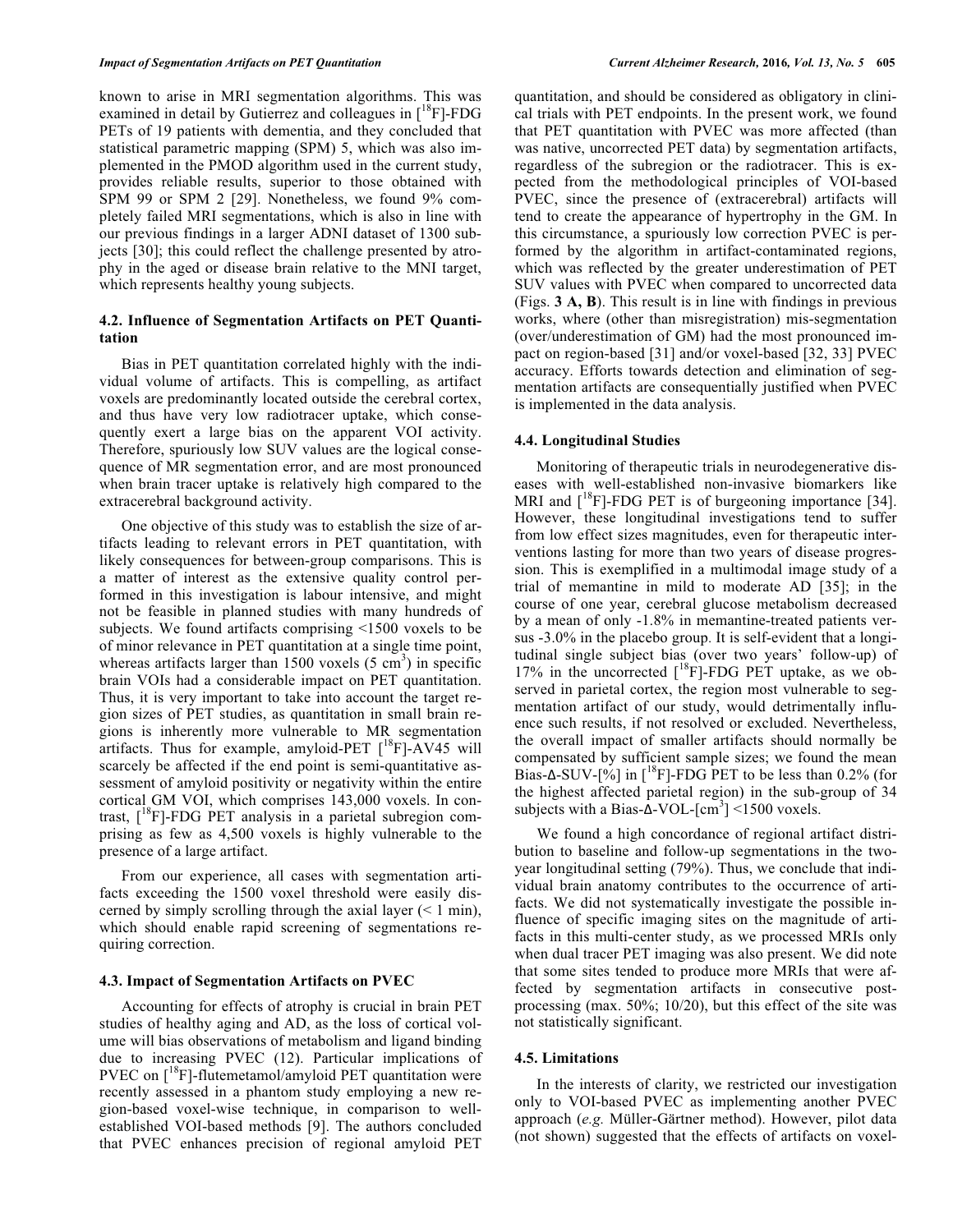wise MRI-based PVEC tended to mirror our findings with VOI-based PVEC. This is unsurprising, as the bias of enlarged GM volumes remains constant for both approaches. The aim of this study was rather to emphasize the direct impact and consequences of MR segmentation artifacts in commonly used multi-center data by application of a standard (and widely used) PMOD algorithm. However, segmentation of other MRI sequences and use of different segmentation algorithms need to be explored in more detail. More sophisticated segmentation approaches would potentially lower the frequency of relevant artifacts, as specialized artifact-reducing features are increasingly implemented in those algorithms (*e.g.* bridge burner).

## **CONCLUSION**

MRI-based segmentation artifacts have a size-dependent effect on PET quantitation in this multitracer follow-up study of HC, MCI and AD subjects. Individual SUVs were affected to a highly variable extent, with very substantial impact in those few subjects with especially large artifacts. When applying PVEC algorithms, the impact is even more pronounced than for uncorrected studies. Screening and editing of suspect MR segmentations is necessary to avoid biased PET quantitation. If available,  $[^{18}F]$ -FDG-PET is suitable for masking segmentation-based artifacts in such cases, whereas a standardized template based masking approach was inferior.

# **ABBREVIATIONS**

| AD                            | $=$ | Alzheimer's disease                                            |
|-------------------------------|-----|----------------------------------------------------------------|
| <b>ADNI</b>                   | $=$ | Alzheimer's disease neuroimaging initia-<br>tive               |
| BL                            | $=$ | baseline                                                       |
| <b>CSF</b>                    | =   | cerebrospinal fluid                                            |
| <b>FDA</b>                    | $=$ | food and drug administration                                   |
| $\lceil$ <sup>18</sup> F]-FDG | $=$ | $[{}^{18}F]$ -fluorodesoxyglucose                              |
| <b>FU</b>                     | $=$ | follow-up                                                      |
| <b>FWHM</b>                   | $=$ | full-width-at-half-maximum                                     |
| <b>GTM</b>                    | $=$ | geometric transfer matrix                                      |
| <b>GM</b>                     | =   | grey matter                                                    |
| HC                            | $=$ | healthy control                                                |
| <b>LONI</b>                   | $=$ | laboratory of neuro imaging                                    |
| MCI                           | $=$ | mild cognitive impairment                                      |
| <b>MNI</b>                    | $=$ | montreal neurological institute                                |
| <b>MRI</b>                    | $=$ | magnetic resonance imaging                                     |
| <b>NIA</b>                    | $=$ | national institute on aging                                    |
| <b>NIBIB</b>                  | $=$ | national institute of biomedical imaging<br>and bioengineering |
| PCC                           | $=$ | posterior cingulate cortex                                     |
| <b>PET</b>                    | $=$ | positron-emission-tomography                                   |
| PVE(C)                        | =   | partial volume effect (correction)                             |

| RMSE              |                                   | root-mean-square-error                         |
|-------------------|-----------------------------------|------------------------------------------------|
| SPECT             | $=$                               | single-photon-emission-computed-<br>tomography |
| SPM               | $=$                               | statistical parametric mapping                 |
| SUV               | $=$                               | standard-uptake-value                          |
| $\Delta$ -SUV-[%] | $\hspace{1.6cm} = \hspace{1.6cm}$ | change in longitudinal SUV                     |
| Tlw               | $=$                               | T1-weighted                                    |
| VOI               | $=$                               | volume-of-interest                             |
| VOL               | $=$                               | volume                                         |
| WМ                |                                   | white matter                                   |

#### **SUPPLEMENTARY MATERIAL**

Supplementary material is available on the publisher's web site along with the published article.

# **CONFLICT OF INTEREST**

M.H., M.B., A.D., S.D., M.W., P.B. and A.R. report no disclosures.

# **ACKNOWLEDGEMENTS**

Data collection and sharing for this project was funded by the Alzheimer's Disease Neuroimaging Initiative (ADNI) (National Institutes of Health Grant U01 AG024904) and DOD ADNI (Department of Defense award number W81XWH-12-2-0012). ADNI is funded by the National Institute on Aging, the National Institute of Biomedical Imaging and Bioengineering, and through generous contributions from the following: Alzheimer's Association; Alzheimer's Drug Discovery Foundation; Araclon Biotech; BioClinica, Inc.; Biogen Idec Inc.; Bristol-Myers Squibb Company; Eisai Inc.; Elan Pharmaceuticals, Inc.; Eli Lilly and Company; EuroImmun; F. Hoffmann-La Roche Ltd and its affiliated company Genentech, Inc.; Fujirebio; GE Healthcare; ; IXICO Ltd.; Janssen Alzheimer Immunotherapy Research & Development, LLC.; Johnson & Johnson Pharmaceutical Research & Development LLC.; Medpace, Inc.; Merck & Co., Inc.; Meso Scale Diagnostics, LLC.; NeuroRx Research; Neurotrack Technologies; Novartis Pharmaceuticals Corporation; Pfizer Inc.; Piramal Imaging; Servier; Synarc Inc.; and Takeda Pharmaceutical Company. The Canadian Institutes of Health Research is providing funds to support ADNI clinical sites in Canada. Private sector contributions are facilitated by the Foundation for the National Institutes of Health (www.fnih.org). The grantee organization is the Northern California Institute for Research and Education, and the study is coordinated by the Alzheimer's Disease Cooperative Study at the University of California, San Diego. ADNI data are disseminated by the Laboratory for Neuro Imaging at the University of Southern California. We acknowledge profession textual revisions by Inglewood Biomedical Editing.

#### **REFERENCES**

[1] Anderson VM, Schott JM, Bartlett JW, Leung KK, Miller DH, Fox NC. Gray matter atrophy rate as a marker of disease progression in AD. Neurobiol Aging 33(7): 1194-202 (2012).